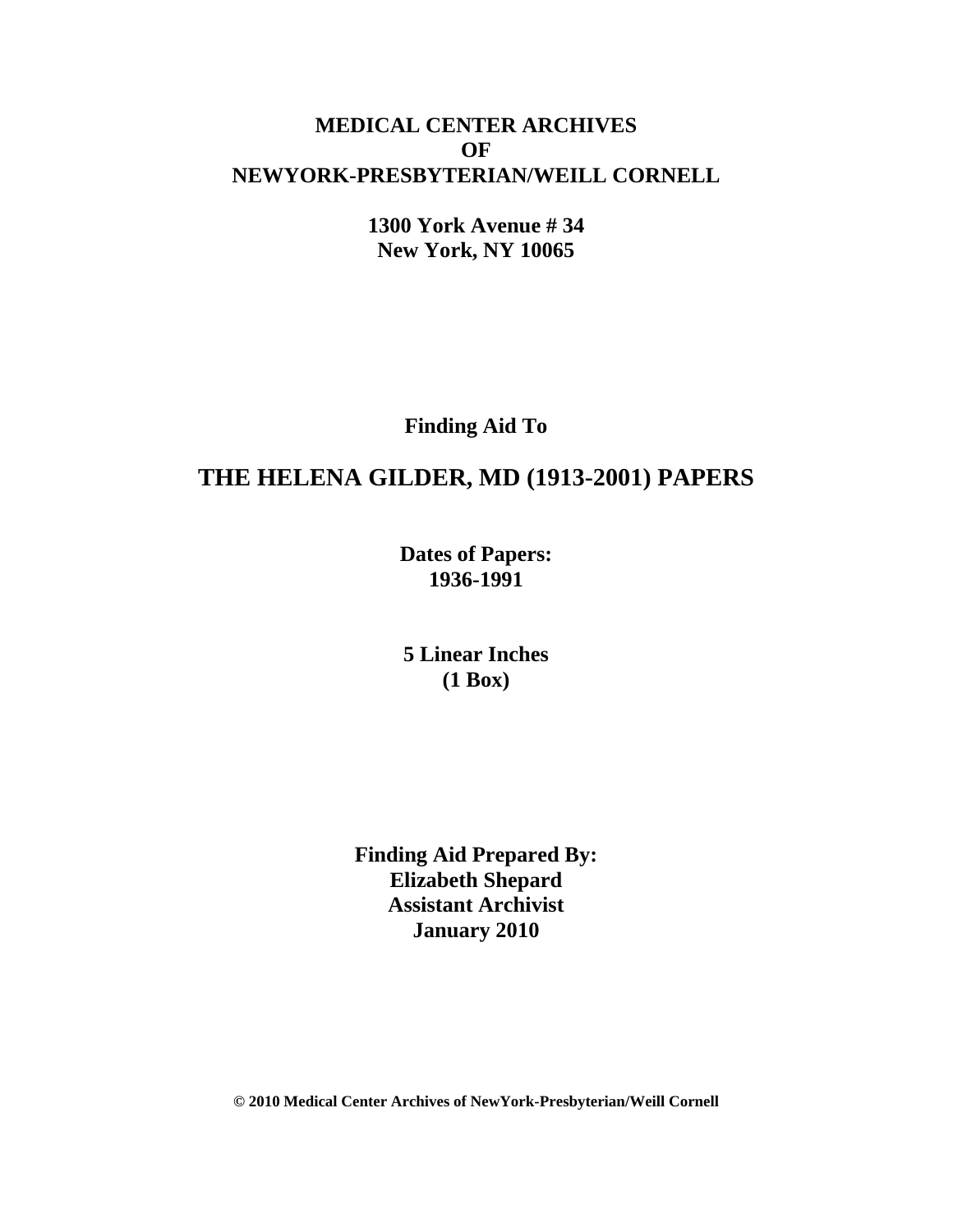## **PROVENANCE:**

There is no information regarding when the papers were given to the archives.

## **ADMINISTRATIVE/BIOGRAPHICAL NOTE:**

She was born in New York City on November 11, 1913. She received an A. B. from Vassar College in 1935 and a MD from Cornell University Medical College in 1940. After graduation, she was an intern at Mary Imogene Bassett Hospital in Cooperstown, NY and a resident at Rockefeller Institute Hospital. In additon, she had three research fellowships at Rockefeller Institute. She joined the faculty of Cornell University Medical College as a research associate in biochemistry in 1946 and became assistant professor of biochemistry in 1952. In 1949 in the Department of Surgery she was appointed research associate of biochemistry in surgery and rose to associate professor of surgery (biochemistry) in 1964. She was also a career scientist at the Health Research Council of the City of New York from 1961-1967. At New York Hospital, she was a research clinical affiliate in the Department of Surgery from 1949-1980. She retired in 1980, but she continued to be an adjunct associate professor in the Departments of Surgery, Biochemistry, and Pediatrics.

Her entire career was spent as a researcher studying the physiological and metabolic consequences of different disease states. Her research in the Department of Surgery focused on analyzing and decreasing the physiological and metabolic complications of surgery or injury.

She was active in the Women Medical Association of New York and served as its president from 1978-1980.

She married A. Amasa Miller in 1948 and they had five children. She died on April 13, 2001.

## **SCOPE AND CONTENT NOTE:**

The collection consists of correspondence (1974-1991) and reprints (1936-1991). The reprints indicate her research discoveries and interests. There is little information about Dr. Gilder as a person.

### **ACCESS RESTRICTIONS:**

None

### **RELATED MATERIAL:**

The Records of Women Medical Association of New York